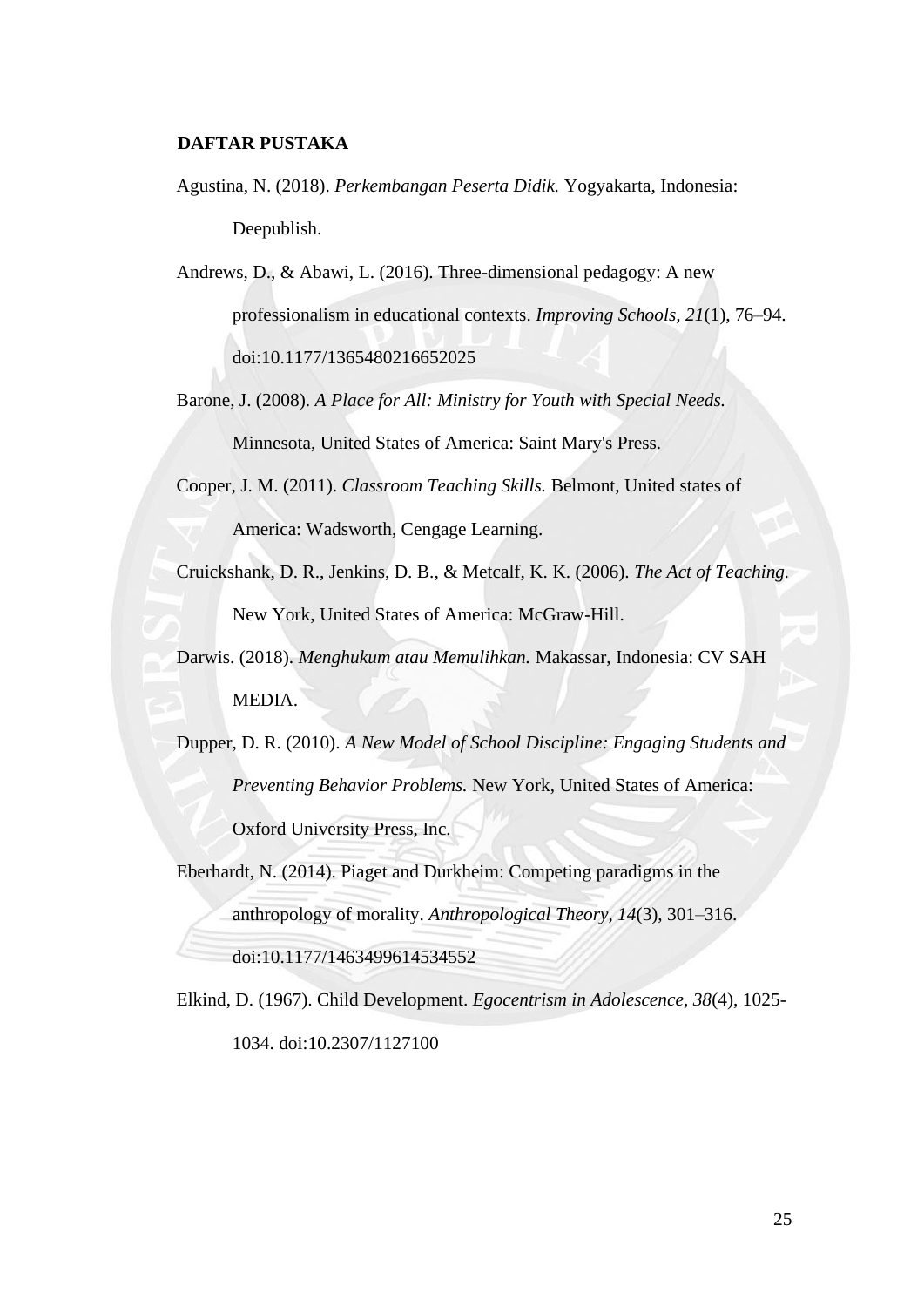Finn, J. D., Fish, R. M., & Scott , L. A. (2010, Agustus 7). Educational Sequelae of High School Misbehavior. *The Journal of Educational Research, 101*(5), 259-274. doi:10.3200/JOER.101.5.259-274

Freiberg, H. J. (2006, Agustus 20). Consistency: The Key to Classroom. *Journal of Education for Teaching: International International Pedagogy*, 1-15. doi:0.1080/0260747830090101

Gillibrand, R., Lam, V., & L. O'Donnell, V. (2016). *Developmental Psychology* (2nd ed.). Edinburgh Gate, United Kingdom: Pearson Education Limited.

Gunarsa, S. D., & D. Gunarsa, Y. S. (2008). *Psikologi Perkembangan Anak Dan Remaja.* Jakarta, Indonesia: BPK Gunung Mulia.

Hendra, V. (2015, Oktober). Peran Orang Tua Dalam Menerapkan Kasih dan

Disiplin Kepada Anak Usia 2-6 Tahun Sebagai Upaya Pembentukkan Karakter. *KURIOS: Jurnal Teologi dan Pendidikan Agama Kristen, 3*(1), 48-65.

Hoekema, A. A. (2008). *Manusia: Ciptaan Menurut Gambar Allah.* Surabaya, Indonesia: Momentum.

Johar, R., & Hanum, L. (2016). *Strategi Belajar Mengajar.* Yogyakarta, Indonesia: Deepublish.

Knight, G. R. (2009). *Filsafat & Pendidikan: Sebuah Pendahuluan dari Perspektif Kristen.* Jakarta, Indonesia: Universitas Pelita Harapan.

Kwok, A. (2018). Classroom Management Actions of Beginning Urban Teachers. *Urban Education*, 1–29. doi:10.1177/0042085918795017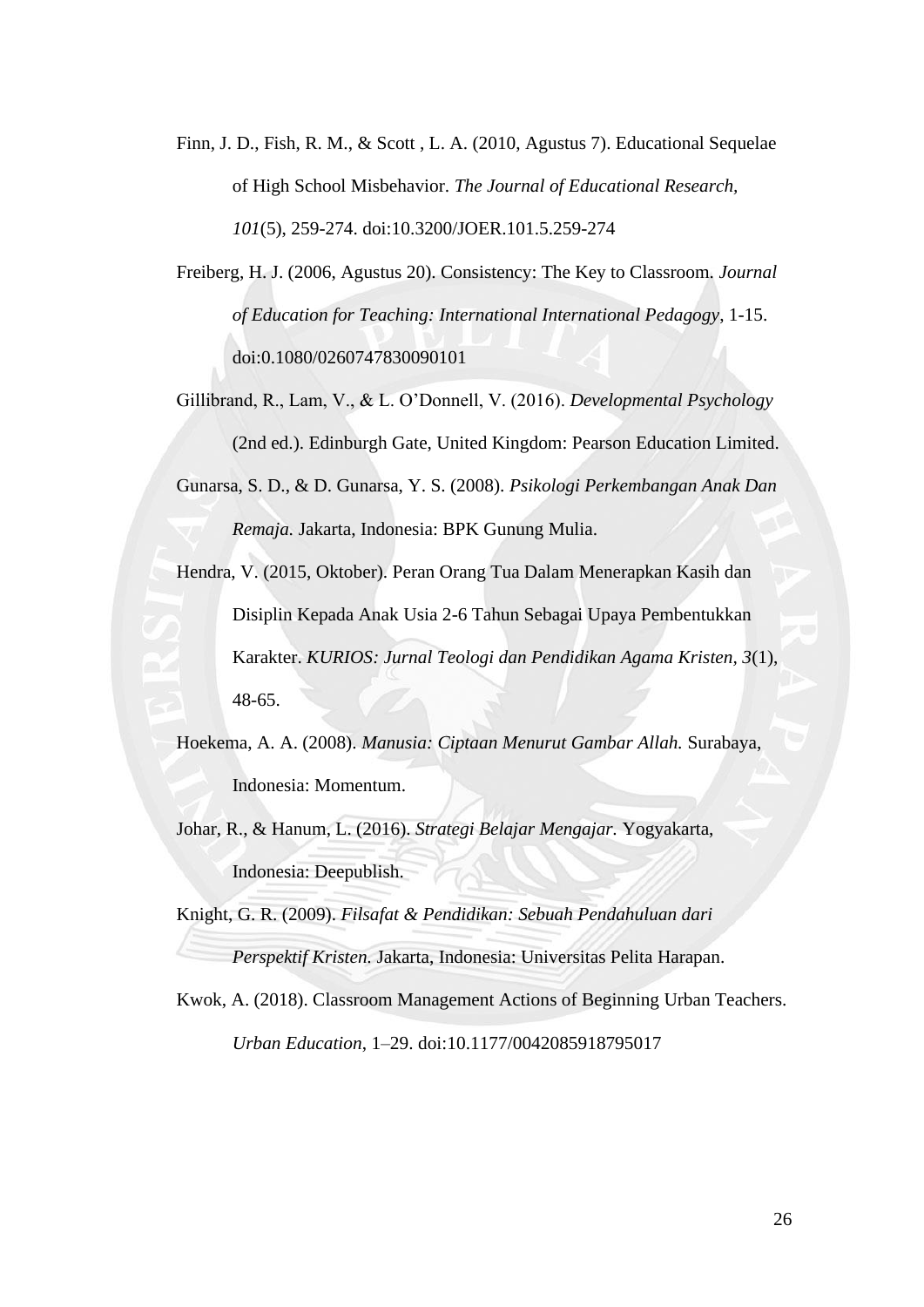Lefudin. (2017). *Belajar dan Pembelajaran Dilengkapi dengan Model Pembelajaran, Strategi Pembelajaran, Pendekatan Pembelajaran dan Metode Pembelajaran.* Yogyakarta: deepublish.

Marzano, R. J. (2003). *What Works in Schools: Translating Research Into Action.* Virginia, Unites States of America : ASCD.

Mathison, S., & Ross, E. (2008). *Battleground : schools.* Westport, United States of America: Greenwood Publishing Group, Inc.

Ming-tak, H., & Wai-shing, L. (2008). *Classroom Management: Creating a Positive Learning Environment.* Hong Kong, China: Hong Kong University Press.

- Musfah, J. (2018). *Manajemen Pendidikan Aplikasi, Strategi, dan Inovasi.* Jakarta, Indonesia: Prenadamedia Group.
- Nadeak, E. H., & Hidayat, D. (2017). Karakteristik Pendidikan yang Menebus di Suatu Sekolah Kristen. *A Journal of Language, Literature, Culture, and Education, 13*(2), 87-97.
- Orlich, D. C., Harder, R. J., Callahan, R. C., Trevisan, M. S., & Brown, A. H. (2010). *Teaching Strategies: A Guide to Effective Instruction.* Boston, United States of America: Wadsworth, Cengage Learning.

Prakash, G. S. (2010). *Paradigma Pedagogi Reflekstif: Mendampingi Peserta Didik Menjadi Cerdas & Berkarakter.* Yogyakarta, Indonesia: Kanisius.

Pratt, R. L. (2014). *Menaklukkan Segala Pikiran Kepada Kristus: Sebuah Studi Manual untuk Membela Kebenaran Iman Kristiani* (6th ed.). Malang, Indonesia: Literatur SAAT.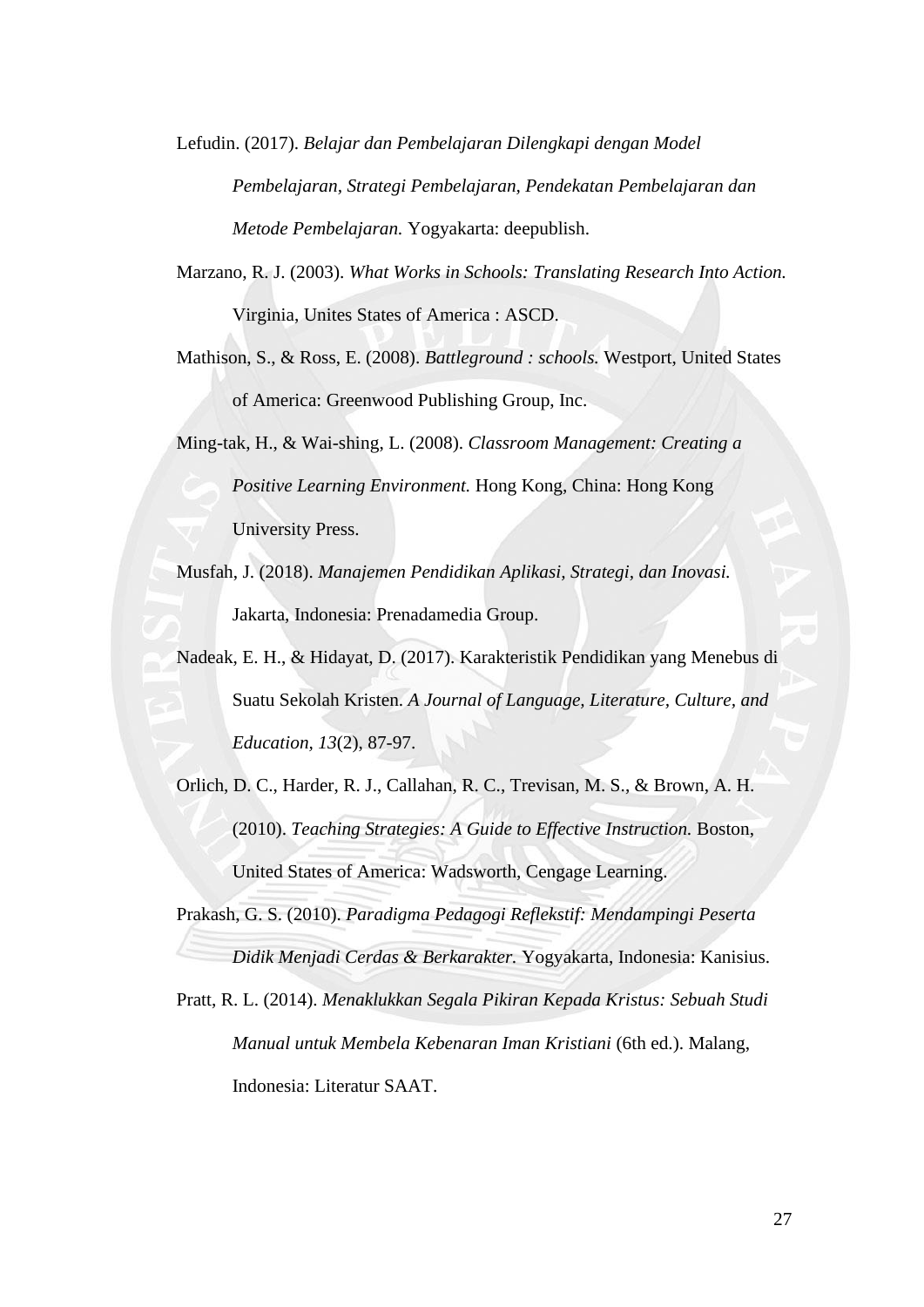- Rogers, B. (2011). *You know the fair rule : strategies for positive and effective behaviour management and discipline in schools* (3rd ed.). Camberwell Victoria, Australia: ACER Press.
- Rosyid, M. Z. (2018). *Reward & Punishment Dalam Pendidikan.* Malang: Literasi Nusantara.
- Saifuddin. (2018). *Pengelolaan Pembelajaran Teoretis dan Praktis.* Yogyakarta, Indonesia: Deepublish.
- Santrock, J. W. (2018). *Educational Psychology* (6th ed.). New York, United States of America: McGraw-Hill Education.
- Sarwono, S. W. (2011). *Psikologi Remaja.* Jakarta, Indonesia: PT. Rajagrafindo Persada.
- Snowman, J., McCown, R., & Biehler, R. (2012). *Psychology Applied to Teaching* (13th ed.). Belmont, Unitrd States of America: Wadsworth, Cengage Learning.
- Spreyer, L. (2002). *Teaching is an Art: An A-Z Handbook for Successful Teaching in Middle Schools and High Schools.* London, United Kingdom: Sage Publications, Ltd.
- Stearns, H. C. (2016). *Life in the Marble Palace: In Praise of Folly.* Canada: Friesen Press.

Sumiarsi, N. (2015, Januari). Analisis Kompetensi Pedagogik dan Pengembangan Pembelajaran Guru SD Negeri 041 Tarakan. *Jurnal Kebijakan dan Pengembangan Pendidikan, 3*(1), 99-104.

Suparno, P. (2001). *Teori Perkembangan Kognitif Jean Piaget.* Yogyakarta: Kanisius.